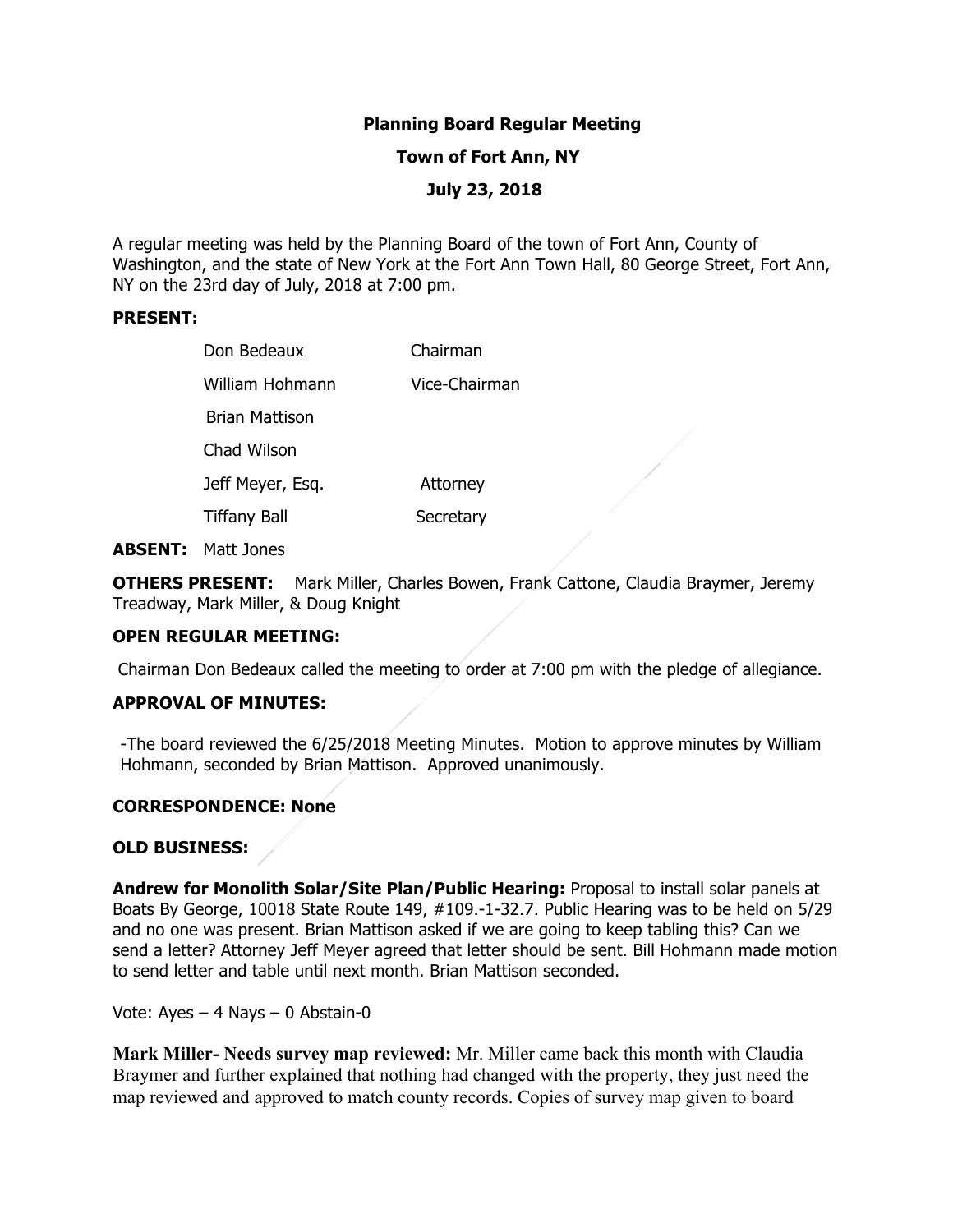members. Mr. Miller explained that there is no site development at all, just need to put a well in because the current one is failing. They had to move septic to meet the 100 ft requirement as the previous septic was only 50 ft from well. Brian Mattison confirmed with Mr. Miller that there were no changes to the map since last month. Mr. Miller explained that the neighbors all signed boundary line agreements to state that everyone was in agreement with where the property line actually is. Claudia Braymer advised that her clients do want to file a mylar with the town, but don't need special verbiage. board requested that they include verbiage stating that no new lots are being created. Bill Hohmann made motion to approve and Brian Mattison seconded.

Vote:  $Ayes - 4$  Nays  $- 0$  Abstain  $- 0$ 

**Jeremy Treadway ADK,MX Motorcross Track, 10786 State Route 149:** Mr. Treadway explained that he went before the town board and that they gave him all of the variances that he requested. No map changes. Variance included were: pay phone, laundry, showers, and a cold water tap on each site. Bill Hohmann confirmed with Mr. Treadway that he still doesn't want storage of campers to which Mr. Treadway replied "No, 7 days max." Mr. Treadway asked if going forward he goes through Dept. of Health since he has already come through the town? Attorney Jeff Meyer explained that it really depends on if it changes his site. Something like a gate would be a site plan change and require coming before the town again. Jeff Meyer also mentioned that the resolution from the Town Board requested that we please look at noise from generators, confirm that Mr. Treadway be required to follow the Dept. of Health's mandatory quiet time of 10pm, aquire copies of all permits, request that camping only be permitted during operating hours. Mr. Meyer explained that they are not conditions, just concerns. Mr. Meyer explained to the board that at most, we could accept Mr. Treadway's application and deem ourselves lead agency and inform all other agencies of this.

Bill Hohmann made motion to be lead agency, set public hearing date for 8/27. Referring to Washington County Planning Board; Brian Mattison seconded.

\*\*Resolution Included Separately\*\*

Vote:  $Ayes - 4$  Nays – 0 Abstain – 0

**Charles Bowen PUBLIC HEARING: Subdivision 87 Rathbunville Lane Whitehall, NY 12887:** Mr. Bowen explained to the public that he has an 80 acre lot. He has an Amish buyer that would like to buy 75 acres of it. He would like to subdivide this lot to keep 5 acres for himself. Chairman Bedeaux asked the public if there were any questions. Bill Hohmann made motion to close, Brian Mattison seconded.

Attorney Jeff Meyer read SAEF. Brian Mattison made motion for negative declaration and Bill Hohmann seconded. Bill Hohmann made motion to approve subdivision and Brian Mattison seconded. Bill Hohmann went on to explain that Mr. Bowen should have surveyor do Mylar and Map and drop off for signatures and stamp from Planning Board before filing with the county.

Vote:  $Aves - 4$  Nays  $- 0$  Abstain  $- 0$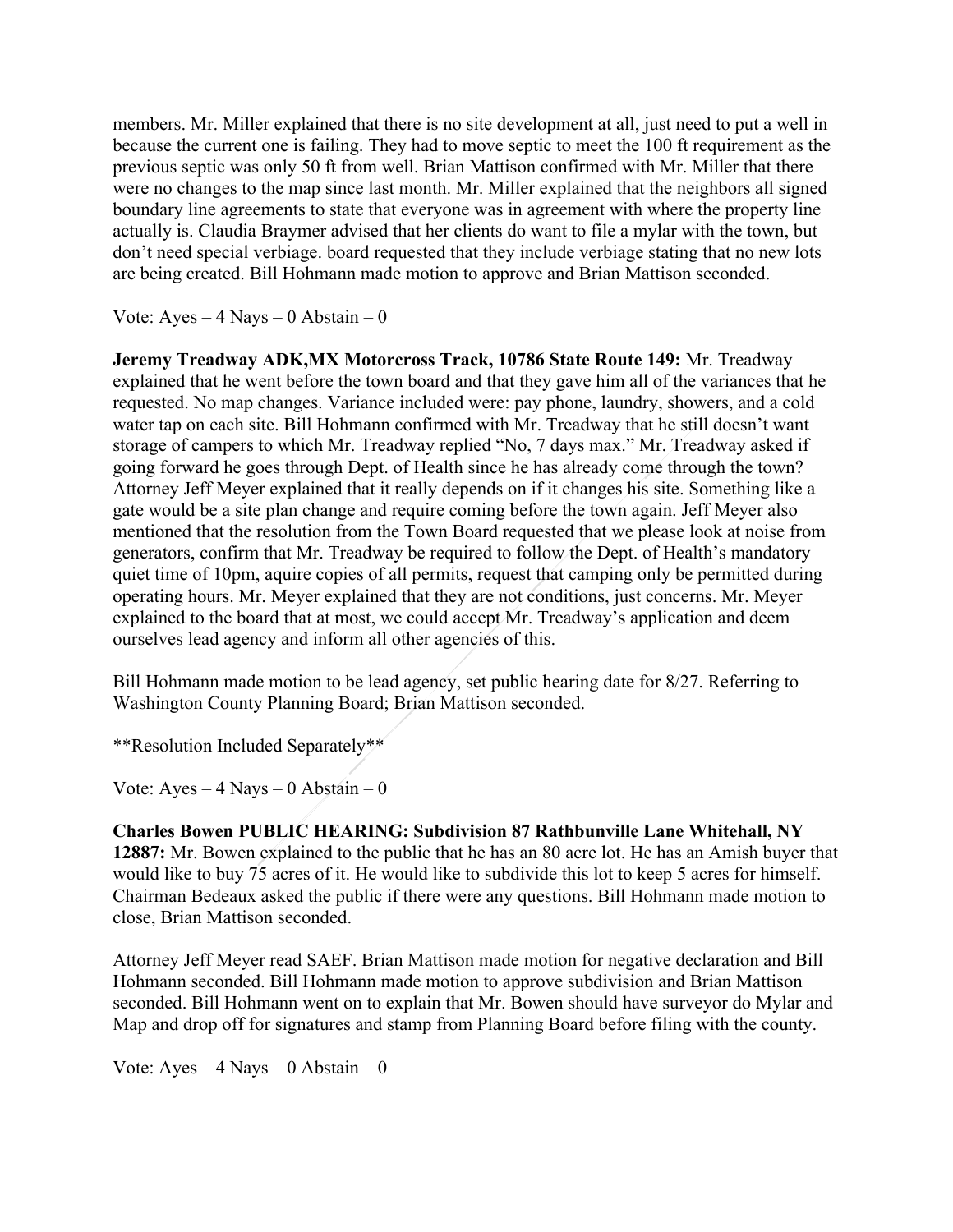## **NEW BUSINESS:**

**Gregg Oudderkirk 360 Clay Hill Rd Fort Ann 104.-2-19 & 104.-2-20**: Subdivision Request-Represented by Jen Ball. Ms. Ball explained that this was just a standard simple subdivision. It is currently for sale as one large lot and they would like to split it up into smaller lots. Brian Mattison asked if this would make a multi lot right of way situation? Jen explained that she did not believe so because per the gps most of the lots would have road frontage with one lot that may possibly require right of way through property. Chairman Bedeaux explained that the one lot requiring the right of way will need to have an agreement drawn up between the two lots that it affects. Jen agreed and advised that it is currently being drawn up by their attorney. The board advised that it would go to public hearing and that Jen Ball would need to bring the right of way agreements along with a large map. Bill Hohmann made motion to move to public hearing, Brian Mattison seconded.

Vote:  $Ayes - 4$  Nays – 0 Abstain – 0

### **Doug Knight Sawmill:**

Don Bedeaux: "You've gotten quite large"

Doug Knight: "Depends on who looks at it. I am small in comparison to most others."

Don Bedeaux: " You never came to us with your site plan review"

Doug Knight: "I did."

Don Bedeaux: "I believe you came before us and said that it would be once and a while. You got a packet but never returned."

Doug Knight: "I believe that I fall under Ag & Market which would be exempt. I do firewood etc."

Jeff Meyer: "Ag  $\&$  Market typically requires harvest  $\&$  cut from the land."

Don Bedeaux: "Are you harvesting from your land?"

Doug Knight: "Not a whole lot."

Bill Hohmann: "I believe that you need to fill out a site plan review packet."

Don Bedeaux: "Include hours of operation."

Don Bedeaux asked if there was anything from the public? Neighbor to Doug (Frank Cattone) explained that Doug has grown exponentially. "He says that he is smalltime no but he won't be in a couple of years. It is a non-stop drone of noise 8-10 hours a day. Dust everywhere, no one does anything about it. I understand the everyday noise. I don't mind that. We knew we moved next to the gravel pit, I just ask that he try to control the sound and dust. My property value is tanking. The noise is relentless. I just think he should be accountable for noise & dust. I don't ant to hurt him, but he is ruining our lives. Please take into consideration the hours of operation." Mr. Knight replied that he thought perhaps it was Mr. Cattone's new driveway that was stirring up dust." It was agreed that Mr. Knight would be back for the 8/27 meeting with his site plan review packet in hand and we would go forward from there.

# **Brian Mattison made motion to close meeting at 7:50, Chad Wilson Seconded**

Vote: Ayes-4 Nays-0 Abstain-0